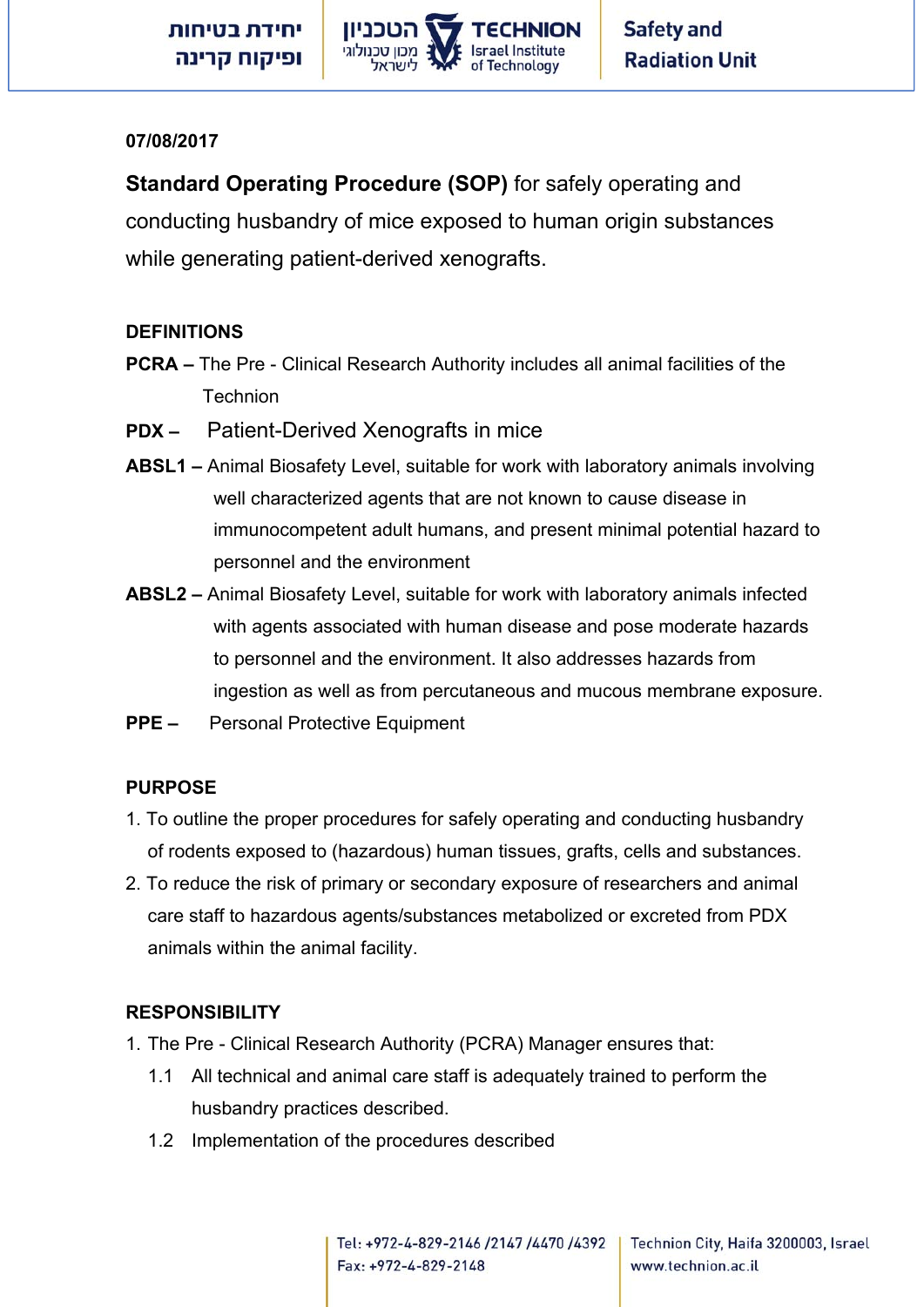

- 1.3 Animal housing rooms dedicated for PDX mice are clearly labeled with the hazardous agent present and specific safety practices implemented.
- 1.4 Appropriate personal protective equipment (PPE) is available.
- 1.5 Safety practices have been communicated to the relevant personnel.
- 2. It is the responsibility of the animal care staff to:
	- 2.1 Read, understand, and follow the procedures described.
	- 2.2 Review study protocol, room signage, and relevant SDSs prior to implementing the procedures described.

# **Safety Procedures:**

- 1. All patient tissues and mice carrying patient tumors pose a possible health threat as the human tissue could still retain human pathogenic agents.
- 2. All researchers and animal care staff in PDX rooms have to be immunized against hepatitis B.
- 3. Animals administered uncharacterized primary human tumor resections, tissue explants, blood, or other primary human or patient-derived xenografts (PDX) has to be housed in *ABSL- 2 containment* **(for details please refer to sections 10)**
- 4. Proper Identification cards and signs should be posted on the cages.
- 5. Xenografts that were primary human-derived will be characterized by polymerase chain reaction (PCR), enzyme linked immunosorbent assay (ELISA), or other appropriate methodology, by a certified laboratory (e.g. IDEXX Bioresearch, RAMBAM hospital diagnostic laboratories, Blood bank etc.), prior to implantation or during passage of xenografts from F1 to F2 recipient mice.
- 6. The PCRA manager will authorize one of the PCRA veterinarian to handle the samples namely, packing, shipping, record kipping and follow up.
- 7. If such grafts are shown to be free of human agents of concern, the characterized recipient mice are eligible for housing at ABSL-1 (at the determination of the veterinarian)
- 8. Human agents of concern that primary human-derived specimens must be tested for and found to be absent of in order to eligibilize recipient mice for housing at *ABSL-1* include (at least):
	- 8.1 Mycoplasma spp.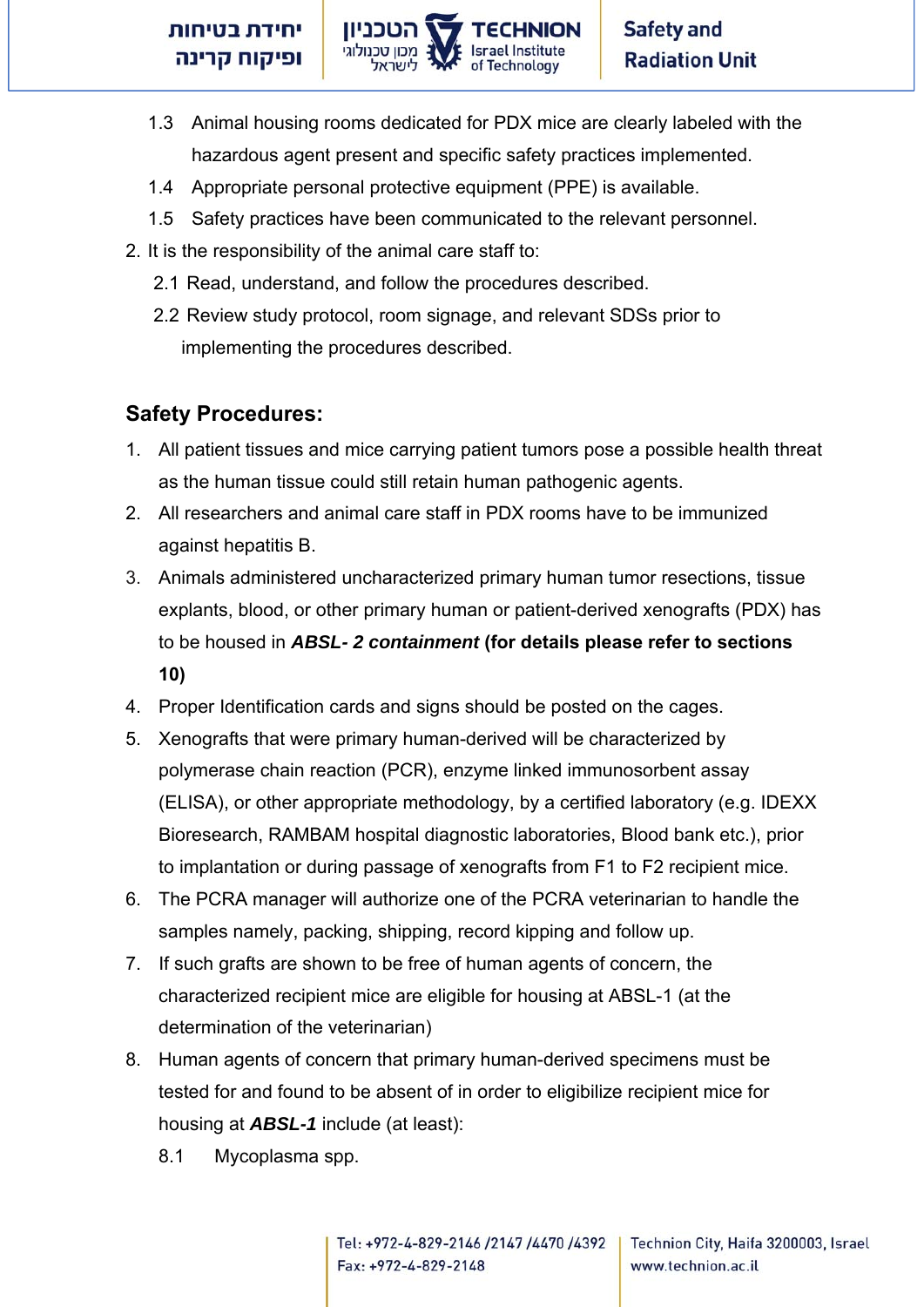

- 8.2 Human immunodeficiency virus 1 (HIV1), and 2 (HIV2),
- 8.3 Hepatitis virus B
- 8.4 Hepatitis virus C
- 8.5 Hepatitis virus A
- 8.6 Human T-lymphotropic virus 1 (HTLV1) and 2 (HTLV2).
- 8.7 In some circumstances additional agents will be tested as specified by the Biosafety officer for example, Herpes simplex 1, Herpes simplex 2, Human cytomegalovirus, Human herpes virus 6, Human herpes virus 8, Human adenovirus, Human papillomavirus 16 & 18 (HPV), Lymphocytic choriomeningitis virus, Varicella virus, Epstein-Barr virus, Treponema pallidum and Hantaviruses (Hantaan, Seoul, Sin Nombre viruses).
- *9.* Test results or written assurances provided by other diagnostic laboratories or sources of primary human specimens (e.g., blood bank) may be considered by PCRA veterinarians in conjunction with the biosafety officer to determine whether an acceptable assurance of the absence of hazard is provided to make recipient animals of the specimen eligible for housing at *ABSL-1.*
- 10. Here are some outlines (some highlights relating to the subject) for *ABSL-2 procedures*
	- 10.1 PPE minimum requirements include
		- 10.1.1 Eye protection
		- 10.1.2 Respirators
		- 10.1.3 Disposable gown
		- 10.1.4 Gloves,
		- 10.1.5 Shoe covers.
		- 10.1.6 Additional PPE if required by signage must also be donned
	- 10.2 As some procedures (surgeries, tissue derivations, cage and bedding changing) have the potential to produce hazardous fumes, dust, or aerosols, these must be performed in either a HEPA-filtered ventilated cage changing station, or a **Class II Type A2 Biosafety Cabinet** or chemical fume hood, as appropriate for the procedure, while wearing PPE listed above or required by the protocol.
	- 10.3 All procedures are carefully performed to minimize the creation of aerosols
	- 10.4 Work surfaces are cleaned and decontaminated before and after use.